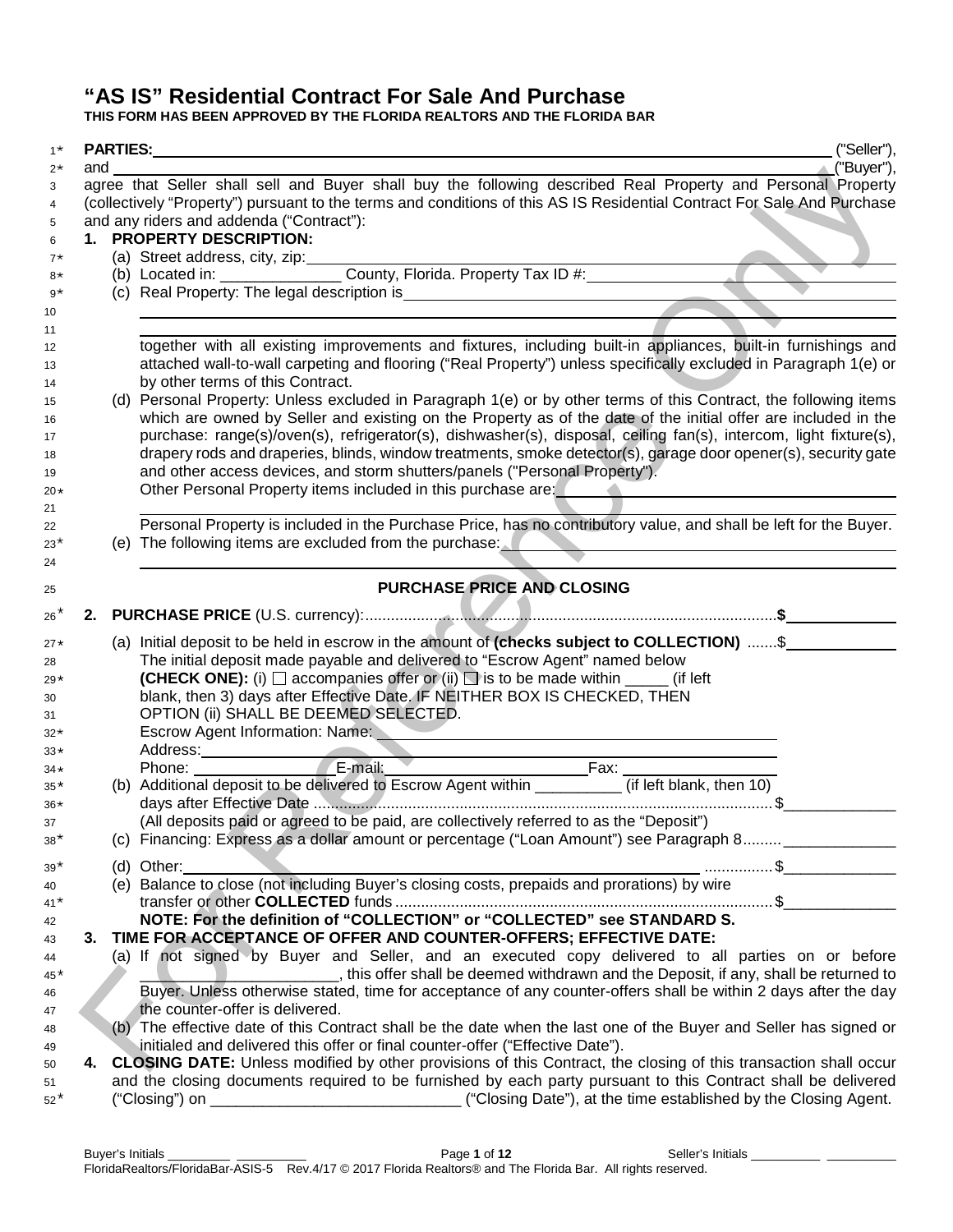## **5. EXTENSION OF CLOSING DATE:**

- (a) If Paragraph 8(b) is checked and Closing funds from Buyer's lender(s) are not available on Closing Date due to Consumer Financial Protection Bureau Closing Disclosure delivery requirements ("CFPB Requirements"), then Closing Date shall be extended for such period necessary to satisfy CFPB Requirements, provided such period shall not exceed 10 days.
- (b) If an event constituting "Force Majeure" causes services essential for Closing to be unavailable, including the unavailability of utilities or issuance of hazard, wind, flood or homeowners' insurance, Closing Date shall be extended as provided in STANDARD G.

#### **6. OCCUPANCY AND POSSESSION:**

- (a) Unless the box in Paragraph 6(b) is checked, Seller shall, at Closing, deliver occupancy and possession of the Property to Buyer free of tenants, occupants and future tenancies. Also, at Closing, Seller shall have removed all personal items and trash from the Property and shall deliver all keys, garage door openers, access devices and codes, as applicable, to Buyer. If occupancy is to be delivered before Closing, Buyer assumes all risks of 66 loss to the Property from date of occupancy, shall be responsible and liable for maintenance from that date, and shall be deemed to have accepted the Property in its existing condition as of time of taking occupancy.
- (b) If we work consider the record of the reside of the second of the second of the second of the second of the second of the second of the second of the second of the second of the second of the second of the second of th (b) **CHECK IF PROPERTY IS SUBJECT TO LEASE(S) OR OCCUPANCY AFTER CLOSING.** If Property is subject to a lease(s) after Closing or is intended to be rented or occupied by third parties beyond Closing, the facts and terms thereof shall be disclosed in writing by Seller to Buyer and copies of the written lease(s) shall be delivered to Buyer, all within 5 days after Effective Date. If Buyer determines, in Buyer's sole discretion, that the lease(s) or terms of occupancy are not acceptable to Buyer, Buyer may terminate this Contract by delivery of written notice of such election to Seller within 5 days after receipt of the above items from Seller, and Buyer shall be refunded the Deposit thereby releasing Buyer and Seller from all further obligations under this Contract. Estoppel Letter(s) and Seller's affidavit shall be provided pursuant to STANDARD D. If Property is intended to be occupied by Seller after Closing, see Rider U. POST-CLOSING OCCUPANCY BY SELLER.
- 77<sup>★</sup> **7. ASSIGNABILITY: (CHECK ONE):** Buyer  $\Box$  may assign and thereby be released from any further liability under 78<sup>\*</sup> this Contract;  $□$  may assign but not be released from liability under this Contract; or  $□$  may not assign this Contract.

# **FINANCING**

#### **8. FINANCING:**

- $82 \times$   $\Box$  (a) Buyer will pay cash for the purchase of the Property at Closing. There is no financing contingency to Buyer's obligation to close. If Buyer obtains a loan for any part of the Purchase Price of the Property, Buyer acknowledges that any terms and conditions imposed by Buyer's lender(s) or by CFPB Requirements shall not affect or extend the Buyer's obligation to close or otherwise affect any terms or conditions of this Contract.
- $86*$  (b) This Contract is contingent upon Buyer obtaining approval of a conventional  $\Box$  FHA  $\Box$  VA or  $\Box$  other 87\* \_\_\_\_\_\_\_\_\_\_\_\_\_\_ (describe) loan within \_\_\_\_\_\_\_ (if left blank, then 30) days after Effective Date ("Loan Approval 88<sup>\*</sup> Period") for (CHECK ONE):  $\Box$  fixed,  $\Box$  adjustable,  $\Box$  fixed or adjustable rate in the Loan Amount (See Paragraph  $89*$  2(c)), at an initial interest rate not to exceed  $\%$  (if left blank, then prevailing rate based upon Buyer's 90 creditworthiness), and for a term of **the same of the case of the same of the credit** versions. The credit version of the credit versions of the credit versions of the credit versions of the credit versions of the credi
- 91<sup>\*</sup> (i) Buyer shall make mortgage loan application for the Financing within (if left blank, then 5) days after Effective Date and use good faith and diligent effort to obtain approval of a loan meeting the Financing terms ("Loan Approval") and thereafter to close this Contract. Loan Approval which requires a condition related to the sale by Buyer of other property shall not be deemed Loan Approval for purposes of this subparagraph.
- Buyer's failure to use diligent effort to obtain Loan Approval during the Loan Approval Period shall be considered a default under the terms of this Contract. For purposes of this provision, "diligent effort" includes, but is not limited to, timely furnishing all documents and information and paying of all fees and charges requested by Buyer's mortgage broker and lender in connection with Buyer's mortgage loan application.
- (ii) Buyer shall keep Seller and Broker fully informed about the status of Buyer's mortgage loan application, Loan Approval, and loan processing and authorizes Buyer's mortgage broker, lender, and Closing Agent to disclose such status and progress, and release preliminary and finally executed closing disclosures and settlement 102 statements, to Seller and Broker.
- (iii) Upon Buyer obtaining Loan Approval, Buyer shall promptly deliver written notice of such approval to Seller. (iv) If Buyer is unable to obtain Loan Approval after the exercise of diligent effort, then at any time prior to expiration of the Loan Approval Period, Buyer may provide written notice to Seller stating that Buyer has been unable to obtain Loan Approval and has elected to either:
- (1) waive Loan Approval, in which event this Contract will continue as if Loan Approval had been obtained; or (2) terminate this Contract.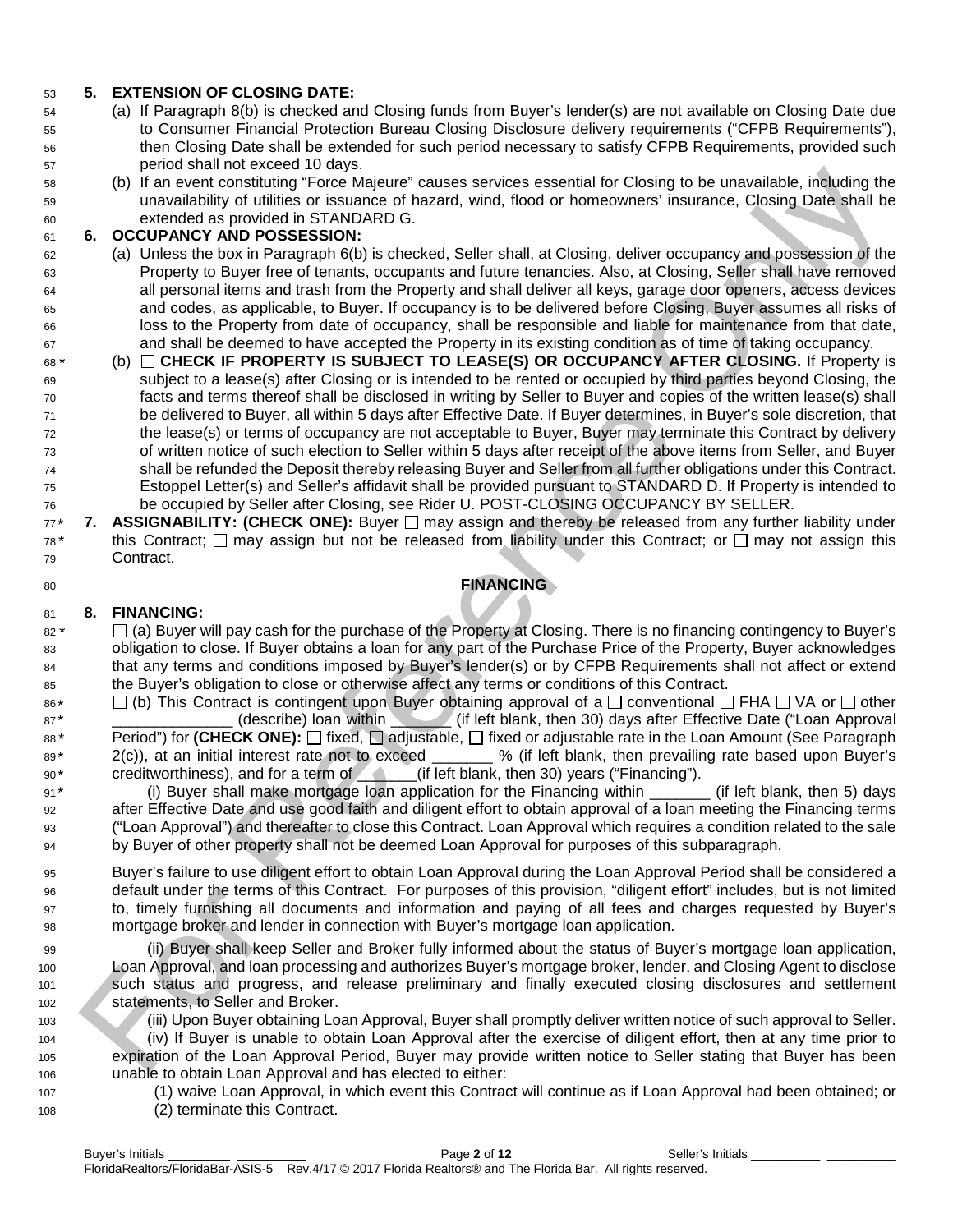| 111        |    | will continue as if Loan Approval had been obtained, provided however, Seller may elect to terminate this Contract                                                                                                   |
|------------|----|----------------------------------------------------------------------------------------------------------------------------------------------------------------------------------------------------------------------|
| 112        |    | by delivering written notice to Buyer within 3 days after expiration of the Loan Approval Period.                                                                                                                    |
| 113        |    | (vi) If this Contract is timely terminated as provided by Paragraph 8(b)(iv)(2) or (v), above, and Buyer is not in                                                                                                   |
| 114        |    | default under the terms of this Contract, Buyer shall be refunded the Deposit thereby releasing Buyer and Seller                                                                                                     |
| 115        |    | from all further obligations under this Contract.                                                                                                                                                                    |
| 116        |    | (vii) If Loan Approval has been obtained, or deemed to have been obtained, as provided above, and Buyer                                                                                                              |
| 117        |    | fails to close this Contract, then the Deposit shall be paid to Seller unless failure to close is due to: (1) Seller's                                                                                               |
| 118        |    | default or inability to satisfy other contingencies of this Contract; (2) Property related conditions of the Loan Approval                                                                                           |
| 119        |    | have not been met (except when such conditions are waived by other provisions of this Contract); or (3) appraisal                                                                                                    |
| 120        |    | of the Property obtained by Buyer's lender is insufficient to meet terms of the Loan Approval, in which event(s) the                                                                                                 |
| 121        |    | Buyer shall be refunded the Deposit, thereby releasing Buyer and Seller from all further obligations under this                                                                                                      |
| 122        |    | Contract.                                                                                                                                                                                                            |
| $123*$     |    | $\Box$ (c) Assumption of existing mortgage (see rider for terms).                                                                                                                                                    |
| 124*       |    | $\Box$ (d) Purchase money note and mortgage to Seller (see riders; addenda; or special clauses for terms).                                                                                                           |
|            |    | <b>CLOSING COSTS, FEES AND CHARGES</b>                                                                                                                                                                               |
| 125        |    |                                                                                                                                                                                                                      |
| 126<br>127 | 9. | CLOSING COSTS; TITLE INSURANCE; SURVEY; HOME WARRANTY; SPECIAL ASSESSMENTS:<br>(a) COSTS TO BE PAID BY SELLER:                                                                                                       |
| 128        |    | • HOA/Condominium Association estoppel fees<br>• Documentary stamp taxes and surtax on deed, if any                                                                                                                  |
|            |    | • Owner's Policy and Charges (if Paragraph 9(c)(i) is checked)<br>• Recording and other fees needed to cure title                                                                                                    |
| 129        |    | • Title search charges (if Paragraph 9(c)(iii) is checked)<br>• Seller's attorneys' fees                                                                                                                             |
| 130        |    | • Other:                                                                                                                                                                                                             |
| $131 *$    |    | • Municipal lien search (if Paragraph 9(c)(i) or (iii) is checked)                                                                                                                                                   |
| 132        |    | If, prior to Closing, Seller is unable to meet the AS IS Maintenance Requirement as required by Paragraph 11                                                                                                         |
| 133        |    | a sum equal to 125% of estimated costs to meet the AS IS Maintenance Requirement shall be escrowed at<br>Closing. If actual costs to meet the AS IS Maintenance Requirement exceed escrowed amount, Seller shall pay |
| 134        |    |                                                                                                                                                                                                                      |
| 135        |    | such actual costs. Any unused portion of escrowed amount(s) shall be returned to Seller.                                                                                                                             |
| 136        |    | (b) COSTS TO BE PAID BY BUYER:                                                                                                                                                                                       |
| 137        |    | • Taxes and recording fees on notes and mortgages<br>• Loan expenses                                                                                                                                                 |
| 138        |    | • Recording fees for deed and financing statements<br>• Appraisal fees                                                                                                                                               |
| 139        |    | • Owner's Policy and Charges (if Paragraph 9(c)(ii) is checked)<br>• Buyer's Inspections                                                                                                                             |
| 140        |    | • Buyer's attorneys' fees<br>• Survey (and elevation certification, if required)                                                                                                                                     |
| 141        |    | • Lender's title policy and endorsements<br>• All property related insurance                                                                                                                                         |
| 142        |    | • HOA/Condominium Association application/transfer fees<br>• Owner's Policy Premium (if Paragraph                                                                                                                    |
| 143        |    | • Municipal lien search (if Paragraph 9(c)(ii) is checked)<br>9 (c)(iii) is checked.)                                                                                                                                |
| $144*$     |    | •Other:                                                                                                                                                                                                              |
| $145*$     |    | (c) TITLE EVIDENCE AND INSURANCE: At least ____<br>(if left blank, then 15, or if Paragraph 8(a) is checked,                                                                                                         |
| 146        |    | then 5) days prior to Closing Date ("Title Evidence Deadline"), a title insurance commitment issued by a Florida                                                                                                     |
| 147        |    | licensed title insurer, with legible copies of instruments listed as exceptions attached thereto ("Title                                                                                                             |
| 148        |    | Commitment") and, after Closing, an owner's policy of title insurance (see STANDARD A for terms) shall be                                                                                                            |
| 149        |    | obtained and delivered to Buyer. If Seller has an owner's policy of title insurance covering the Real Property, a                                                                                                    |
| 150        |    | copy shall be furnished to Buyer and Closing Agent within 5 days after Effective Date. The owner's title policy                                                                                                      |
| 151        |    | premium, title search and closing services (collectively, "Owner's Policy and Charges") shall be paid, as set                                                                                                        |
| 152        |    | forth below. The title insurance premium charges for the owner's policy and any lender's policy will be calculated                                                                                                   |
| 153        |    | and allocated in accordance with Florida law, but may be reported differently on certain federally mandated                                                                                                          |
| 154        |    | closing disclosures and other closing documents. For purposes of this Contract "municipal lien search" means a                                                                                                       |
| 155        |    | search of records necessary for the owner's policy of title insurance to be issued without exception for unrecorded                                                                                                  |
| 156        |    | liens imposed pursuant to Chapters 159 or 170, F.S., in favor of any governmental body, authority or agency.                                                                                                         |
| 157        |    | (CHECK ONE):                                                                                                                                                                                                         |
| $158*$     |    | $\Box$ (i) Seller shall designate Closing Agent and pay for Owner's Policy and Charges, and Buyer shall pay the                                                                                                      |
| 159        |    | premium for Buyer's lender's policy and charges for closing services related to the lender's policy,                                                                                                                 |
| 160        |    | endorsements and loan closing, which amounts shall be paid by Buyer to Closing Agent or such other                                                                                                                   |
| 161        |    | provider(s) as Buyer may select; or                                                                                                                                                                                  |
| $162*$     |    | (ii) Buyer shall designate Closing Agent and pay for Owner's Policy and Charges and charges for closing                                                                                                              |
| 163        |    | services related to Buyer's lender's policy, endorsements and loan closing; or                                                                                                                                       |

 (v) If Buyer fails to timely deliver either notice provided in Paragraph 8(b)(iii) or (iv), above, to Seller prior to expiration of the Loan Approval Period, then Loan Approval shall be deemed waived, in which event this Contract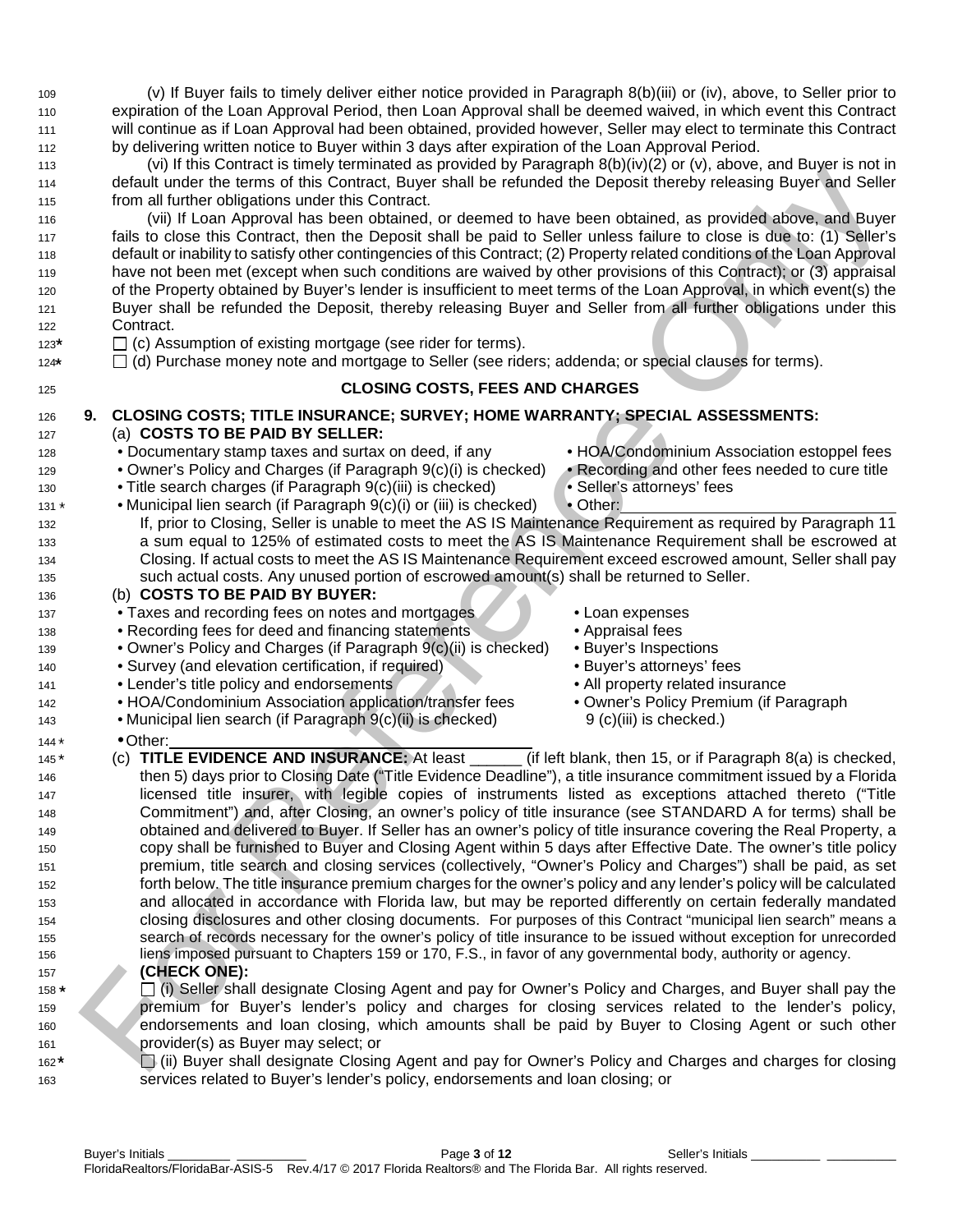- **\*** □ (iii) [MIAMI-DADE/BROWARD REGIONAL PROVISION]: Seller shall furnish a copy of a prior owner's policy of title insurance or other evidence of title and pay fees for: (A) a continuation or update of such title evidence, which is acceptable to Buyer's title insurance underwriter for reissue of coverage; (B) tax search; and (C) municipal lien search. Buyer shall obtain and pay for post-Closing continuation and premium for Buyer's owner's 168 \* policy, and if applicable, Buyer's lender's policy. Seller shall not be obligated to pay more than \$
- (if left blank, then \$200.00) for abstract continuation or title search ordered or performed by Closing Agent. (d) **SURVEY:** On or before Title Evidence Deadline, Buyer may, at Buyer's expense, have the Real Property surveyed and certified by a registered Florida surveyor ("Survey"). If Seller has a survey covering the Real Property, a copy shall be furnished to Buyer and Closing Agent within 5 days after Effective Date.
- 173<sup>\*</sup> (e) **HOME WARRANTY:** At Closing,  $\Box$  Buyer  $\Box$  Seller  $\Box$  N/A shall pay for a home warranty plan issued by  $174 *$  at a cost not to exceed \$ $\blacksquare$ . A home warranty plan provides for repair or replacement of many of a home's mechanical systems and major built-in
- appliances in the event of breakdown due to normal wear and tear during the agreement's warranty period. (f) **SPECIAL ASSESSMENTS:** At Closing, Seller shall pay: (i) the full amount of liens imposed by a public body
- ("public body" does not include a Condominium or Homeowner's Association) that are certified, confirmed and ratified before Closing; and (ii) the amount of the public body's most recent estimate or assessment for an improvement which is substantially complete as of Effective Date, but that has not resulted in a lien being imposed on the Property before Closing. Buyer shall pay all other assessments. If special assessments may be paid in installments **(CHECK ONE):**
- $183*$   $\Box$  (a) Seller shall pay installments due prior to Closing and Buyer shall pay installments due after Closing. Installments prepaid or due for the year of Closing shall be prorated.
- $185*$  (b) Seller shall pay the assessment(s) in full prior to or at the time of Closing.
- 186 IF NEITHER BOX IS CHECKED, THEN OPTION (a) SHALL BE DEEMED SELECTED.
- This Paragraph 9(f) shall not apply to a special benefit tax lien imposed by a community development district (CDD) pursuant to Chapter 190, F.S., which lien shall be prorated pursuant to STANDARD K.

# **DISCLOSURES**

# **10. DISCLOSURES:**

- (a) **RADON GAS:** Radon is a naturally occurring radioactive gas that, when it is accumulated in a building in sufficient quantities, may present health risks to persons who are exposed to it over time. Levels of radon that exceed federal and state guidelines have been found in buildings in Florida. Additional information regarding radon and radon testing may be obtained from your county health department.
- (b) **PERMITS DISCLOSURE:** Except as may have been disclosed by Seller to Buyer in a written disclosure, Seller does not know of any improvements made to the Property which were made without required permits or made pursuant to permits which have not been properly closed. If Seller identifies permits which have not been properly closed or improvements which were not permitted, then Seller shall promptly deliver to Buyer all plans, written documentation or other information in Seller's possession, knowledge, or control relating to improvements to the Property which are the subject of such open permits or unpermitted improvements.
- (c) **MOLD:** Mold is naturally occurring and may cause health risks or damage to property. If Buyer is concerned or desires additional information regarding mold, Buyer should contact an appropriate professional.
- For the theorem and the total manner of the theorem and the same methods of performed the constrained the performance of the the three constrained in the three constrained in the three constrained in the constrained in the (d) **FLOOD ZONE; ELEVATION CERTIFICATION:** Buyer is advised to verify by elevation certificate which flood zone the Property is in, whether flood insurance is required by Buyer's lender, and what restrictions apply to improving the Property and rebuilding in the event of casualty. If Property is in a "Special Flood Hazard Area" or "Coastal Barrier Resources Act" designated area or otherwise protected area identified by the U.S. Fish and Wildlife Service under the Coastal Barrier Resources Act and the lowest floor elevation for the building(s) and/or flood insurance rating purposes is below minimum flood elevation or is ineligible for flood insurance coverage through the National Flood Insurance Program or private flood insurance as defined in 42 U.S.C. §4012a, Buyer may terminate this Contract by delivering written notice to Seller within \_\_\_\_\_ (if left blank, then 20) days after Effective Date, and Buyer shall be refunded the Deposit thereby releasing Buyer and Seller from all further obligations under this Contract, failing which Buyer accepts existing elevation of buildings and flood zone designation of Property. The National Flood Insurance Program may assess additional fees or adjust premiums for pre-Flood Insurance Rate Map (pre-FIRM) non-primary structures (residential structures in which the insured or spouse does not reside for at least 50% of the year) and an elevation certificate may be required for actuarial rating.
- (e) **ENERGY BROCHURE:** Buyer acknowledges receipt of Florida Energy-Efficiency Rating Information Brochure required by Section 553.996, F.S.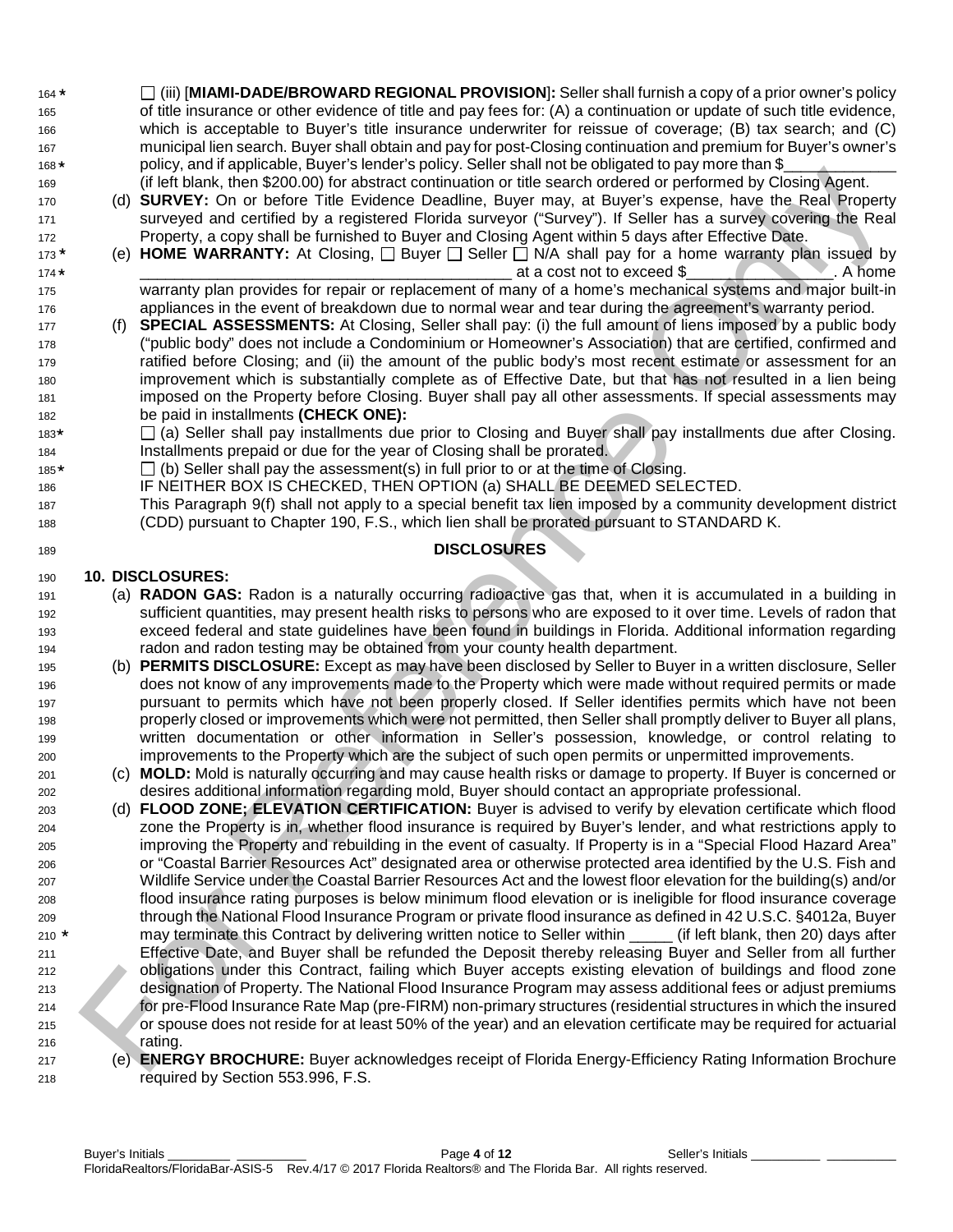- (f) **LEAD-BASED PAINT:** If Property includes pre-1978 residential housing, a lead-based paint disclosure is mandatory.
- (g) **HOMEOWNERS' ASSOCIATION/COMMUNITY DISCLOSURE: BUYER SHOULD NOT EXECUTE THIS CONTRACT UNTIL BUYER HAS RECEIVED AND READ THE HOMEOWNERS' ASSOCIATION/COMMUNITY DISCLOSURE, IF APPLICABLE.**
- (h) **PROPERTY TAX DISCLOSURE SUMMARY:** BUYER SHOULD NOT RELY ON THE SELLER'S CURRENT PROPERTY TAXES AS THE AMOUNT OF PROPERTY TAXES THAT THE BUYER MAY BE OBLIGATED TO PAY IN THE YEAR SUBSEQUENT TO PURCHASE. A CHANGE OF OWNERSHIP OR PROPERTY IMPROVEMENTS TRIGGERS REASSESSMENTS OF THE PROPERTY THAT COULD RESULT IN HIGHER PROPERTY TAXES. IF YOU HAVE ANY QUESTIONS CONCERNING VALUATION, CONTACT THE COUNTY PROPERTY APPRAISER'S OFFICE FOR INFORMATION.
- (i) **FOREIGN INVESTMENT IN REAL PROPERTY TAX ACT ("FIRPTA"):** Seller shall inform Buyer in writing if Seller is a "foreign person" as defined by the Foreign Investment in Real Property Tax Act ("FIRPTA"). Buyer and Seller shall comply with FIRPTA, which may require Seller to provide additional cash at Closing. If Seller is not a "foreign person", Seller can provide Buyer, at or prior to Closing, a certification of non-foreign status, under penalties of perjury, to inform Buyer and Closing Agent that no withholding is required. See STANDARD V for further information pertaining to FIRPTA. Buyer and Seller are advised to seek legal counsel and tax advice regarding their respective rights, obligations, reporting and withholding requirements pursuant to FIRPTA.
- (j) **SELLER DISCLOSURE:** Seller knows of no facts materially affecting the value of the Real Property which are not readily observable and which have not been disclosed to Buyer. Except as provided for in the preceding sentence, Seller extends and intends no warranty and makes no representation of any type, either express or implied, as to the physical condition or history of the Property. Except as otherwise disclosed in writing Seller has received no written or verbal notice from any governmental entity or agency as to a currently uncorrected building, environmental or safety code violation.

# **PROPERTY MAINTENANCE, CONDITION, INSPECTIONS AND EXAMINATIONS**

 **11. PROPERTY MAINTENANCE:** Except for ordinary wear and tear and Casualty Loss, Seller shall maintain the Property, including, but not limited to, lawn, shrubbery, and pool, in the condition existing as of Effective Date ("AS IS Maintenance Requirement").

# **12. PROPERTY INSPECTION; RIGHT TO CANCEL:**

- (h) PROCEIVITY MAKED ABSCRIBER Sale Monting in ENCH TO CANCEL TO TREV ON THE SILUER SIGNER MENSION CONSULTS IN THE SILUER SALE ANOTHER SURFACT THE SALE ILLER ORDER IN THE VERT WAS STRAKT TO PROPERTY TAXES THAT THE SURFACT (a) **PROPERTY INSPECTIONS AND RIGHT TO CANCEL: Buyer shall have \_\_\_\_\_\_ (if left blank, then 15) days after Effective Date ("Inspection Period") within which to have such inspections of the Property performed as Buyer shall desire during the Inspection Period. If Buyer determines, in Buyer's sole discretion, that the Property is not acceptable to Buyer, Buyer may terminate this Contract by delivering written notice of such election to Seller prior to expiration of Inspection Period. If Buyer timely terminates this Contract, the Deposit paid shall be returned to Buyer, thereupon, Buyer and Seller shall be released of all further obligations under this Contract; however, Buyer shall be responsible for prompt payment for such inspections, for repair of damage to, and restoration of, the Property resulting from such inspections, and shall provide Seller with paid receipts for all work done on the Property (the preceding provision shall survive termination of this Contract). Unless Buyer exercises the right to terminate granted herein, Buyer accepts the physical condition of the Property and any violation of governmental, building, environmental, and safety codes, restrictions, or requirements, but subject to Seller's continuing AS IS Maintenance Requirement, and Buyer shall be responsible for any and all repairs and improvements required by Buyer's lender.**
- (b) **WALK-THROUGH INSPECTION/RE-INSPECTION:** On the day prior to Closing Date, or on Closing Date prior to time of Closing, as specified by Buyer, Buyer or Buyer's representative may perform a walk-through (and follow-up walk-through, if necessary) inspection of the Property solely to confirm that all items of Personal Property are on the Property and to verify that Seller has maintained the Property as required by the AS IS Maintenance Requirement and has met all other contractual obligations.
- (c) **SELLER ASSISTANCE AND COOPERATION IN CLOSE-OUT OF BUILDING PERMITS:** If Buyer's inspection of the Property identifies open or needed building permits, then Seller shall promptly deliver to Buyer all plans, written documentation or other information in Seller's possession, knowledge, or control relating to improvements to the Property which are the subject of such open or needed Permits, and shall promptly cooperate in good faith with Buyer's efforts to obtain estimates of repairs or other work necessary to resolve such Permit issues. Seller's obligation to cooperate shall include Seller's execution of necessary authorizations,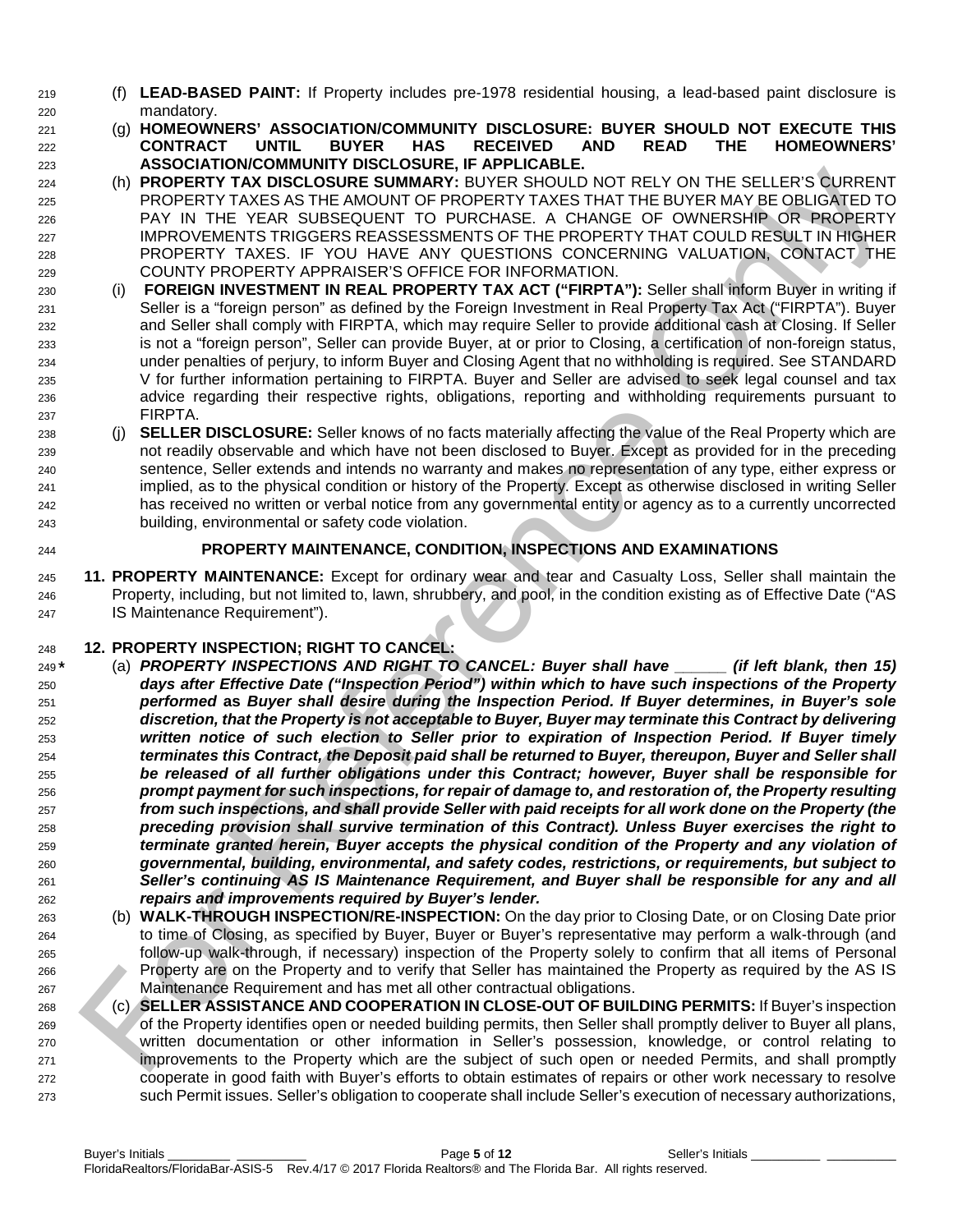- consents, or other documents necessary for Buyer to conduct inspections and have estimates of such repairs or work prepared, but in fulfilling such obligation, Seller shall not be required to expend, or become obligated to expend, any money.
- (d) **ASSIGNMENT OF REPAIR AND TREATMENT CONTRACTS AND WARRANTIES:** At Buyer's option and cost, Seller will, at Closing, assign all assignable repair, treatment and maintenance contracts and warranties to Buyer.
- 

#### **ESCROW AGENT AND BROKER**

- **13. ESCROW AGENT:** Any Closing Agent or Escrow Agent (collectively "Agent") receiving the Deposit, other funds and other items is authorized, and agrees by acceptance of them, to deposit them promptly, hold same in escrow within the State of Florida and, subject to **COLLECTION**, disburse them in accordance with terms and conditions of this Contract. Failure of funds to become **COLLECTED** shall not excuse Buyer's performance. When conflicting demands for the Deposit are received, or Agent has a good faith doubt as to entitlement to the Deposit, Agent may take such actions permitted by this Paragraph 13, as Agent deems advisable. If in doubt as to Agent's duties or liabilities under this Contract, Agent may, at Agent's option, continue to hold the subject matter of the escrow until the parties agree to its disbursement or until a final judgment of a court of competent jurisdiction shall determine the rights of the parties, or Agent may deposit same with the clerk of the circuit court having jurisdiction of the dispute. An attorney who represents a party and also acts as Agent may represent such party in such action. Upon notifying all parties concerned of such action, all liability on the part of Agent shall fully terminate, except to the extent of accounting for any items previously delivered out of escrow. If a licensed real estate broker, Agent will comply with provisions of Chapter 475, F.S., as amended and FREC rules to timely resolve escrow disputes through mediation, arbitration, interpleader or an escrow disbursement order.
- In any proceeding between Buyer and Seller wherein Agent is made a party because of acting as Agent hereunder, or in any proceeding where Agent interpleads the subject matter of the escrow, Agent shall recover reasonable attorney's fees and costs incurred, to be paid pursuant to court order out of the escrowed funds or equivalent. Agent shall not be liable to any party or person for mis-delivery of any escrowed items, unless such mis-delivery is due to Agent's willful breach of this Contract or Agent's gross negligence. This Paragraph 13 shall survive Closing or termination of this Contract.
- ion over the account of the Control of the Control of the Control of the Control of the Control of the Control of the Control of the Control of the Control of the Control of the Control of the Control of the Control of th **14. PROFESSIONAL ADVICE; BROKER LIABILITY:** Broker advises Buyer and Seller to verify Property condition, square footage, and all other facts and representations made pursuant to this Contract and to consult appropriate professionals for legal, tax, environmental, and other specialized advice concerning matters affecting the Property and the transaction contemplated by this Contract. Broker represents to Buyer that Broker does not reside on the Property and that all representations (oral, written or otherwise) by Broker are based on Seller representations or public records. **BUYER AGREES TO RELY SOLELY ON SELLER, PROFESSIONAL INSPECTORS AND GOVERNMENTAL AGENCIES FOR VERIFICATION OF PROPERTY CONDITION, SQUARE FOOTAGE AND FACTS THAT MATERIALLY AFFECT PROPERTY VALUE AND NOT ON THE REPRESENTATIONS (ORAL, WRITTEN OR OTHERWISE) OF BROKER.** Buyer and Seller (individually, the "Indemnifying Party") each individually indemnifies, holds harmless, and releases Broker and Broker's officers, directors, agents and employees from all liability for loss or damage, including all costs and expenses, and reasonable attorney's fees at all levels, suffered or incurred by Broker and Broker's officers, directors, agents and employees in connection with or arising from claims, demands or causes of action instituted by Buyer or Seller based on: (i) inaccuracy of information provided by the Indemnifying Party or from public records; (ii) Indemnifying Party's misstatement(s) or failure to perform contractual obligations; (iii) Broker's performance, at Indemnifying Party's request, of any task beyond the scope of services regulated by Chapter 475, F.S., as amended, including Broker's referral, recommendation or retention of any vendor for, or on behalf of, Indemnifying Party; (iv) products or services provided by any such vendor for, or on behalf of, Indemnifying Party; and (v) expenses incurred by any such vendor. Buyer and Seller each assumes full responsibility for selecting and compensating their respective vendors and paying their other costs under this Contract whether or not this transaction closes. This Paragraph 14 will not relieve Broker of statutory obligations under Chapter 475, F.S., as amended. For purposes of this Paragraph 14, Broker will be treated as a party to this Contract. This Paragraph 14 shall survive Closing or termination of this Contract.

# **DEFAULT AND DISPUTE RESOLUTION**

# **15. DEFAULT:**

 (a) **BUYER DEFAULT:** If Buyer fails, neglects or refuses to perform Buyer's obligations under this Contract, including payment of the Deposit, within the time(s) specified, Seller may elect to recover and retain the Deposit for the account of Seller as agreed upon liquidated damages, consideration for execution of this Contract, and in full settlement of any claims, whereupon Buyer and Seller shall be relieved from all further obligations under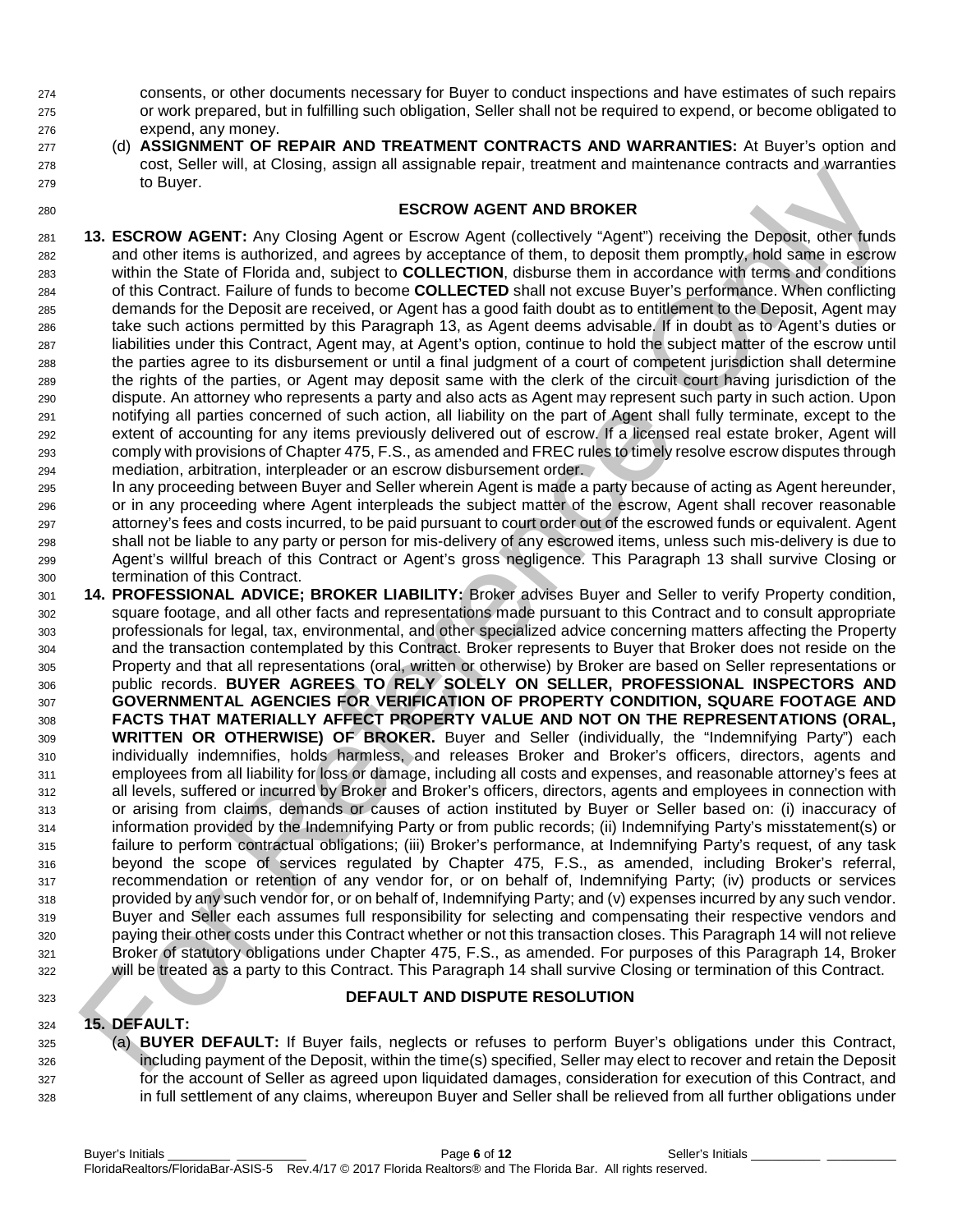this Contract, or Seller, at Seller's option, may, pursuant to Paragraph 16, proceed in equity to enforce Seller's rights under this Contract. The portion of the Deposit, if any, paid to Listing Broker upon default by Buyer, shall be split equally between Listing Broker and Cooperating Broker; provided however, Cooperating Broker's share shall not be greater than the commission amount Listing Broker had agreed to pay to Cooperating Broker.

- (b) **SELLER DEFAULT:** If for any reason other than failure of Seller to make Seller's title marketable after reasonable diligent effort, Seller fails, neglects or refuses to perform Seller's obligations under this Contract, Buyer may elect to receive return of Buyer's Deposit without thereby waiving any action for damages resulting from Seller's breach, and, pursuant to Paragraph 16, may seek to recover such damages or seek specific performance.
- This Paragraph 15 shall survive Closing or termination of this Contract.
- **16. DISPUTE RESOLUTION:** Unresolved controversies, claims and other matters in question between Buyer and Seller arising out of, or relating to, this Contract or its breach, enforcement or interpretation ("Dispute") will be settled as follows:
- (a) Buyer and Seller will have 10 days after the date conflicting demands for the Deposit are made to attempt to resolve such Dispute, failing which, Buyer and Seller shall submit such Dispute to mediation under Paragraph 16(b).
- (b) Buyer and Seller shall attempt to settle Disputes in an amicable manner through mediation pursuant to Florida Rules for Certified and Court-Appointed Mediators and Chapter 44, F.S., as amended (the "Mediation Rules"). The mediator must be certified or must have experience in the real estate industry. Injunctive relief may be sought without first complying with this Paragraph 16(b). Disputes not settled pursuant to this Paragraph 16 may be resolved by instituting action in the appropriate court having jurisdiction of the matter. This Paragraph 16 shall survive Closing or termination of this Contract.
- **17. ATTORNEY'S FEES; COSTS:** The parties will split equally any mediation fee incurred in any mediation permitted by this Contract, and each party will pay their own costs, expenses and fees, including attorney's fees, incurred in conducting the mediation. In any litigation permitted by this Contract, the prevailing party shall be entitled to recover from the non-prevailing party costs and fees, including reasonable attorney's fees, incurred in conducting the litigation. This Paragraph 17 shall survive Closing or termination of this Contract.

# **STANDARDS FOR REAL ESTATE TRANSACTIONS ("STANDARDS")**

# **18. STANDARDS:**

# **A. TITLE:**

For a consider the the state in the state of the state of the state of the state of the state of the state of the state of the state of the state of the state of the state of the state of the state of the state of the stat (i) **TITLE EVIDENCE; RESTRICTIONS; EASEMENTS; LIMITATIONS:** Within the time period provided in Paragraph 9(c), the Title Commitment, with legible copies of instruments listed as exceptions attached thereto, shall be issued and delivered to Buyer. The Title Commitment shall set forth those matters to be discharged by Seller at or before Closing and shall provide that, upon recording of the deed to Buyer, an owner's policy of title insurance in the amount of the Purchase Price, shall be issued to Buyer insuring Buyer's marketable title to the Real Property, subject only to the following matters: (a) comprehensive land use plans, zoning, and other land use restrictions, prohibitions and requirements imposed by governmental authority; (b) restrictions and matters appearing on the Plat or otherwise common to the subdivision; (c) outstanding oil, gas and mineral rights of record without right of entry; (d) unplatted public utility easements of record (located contiguous to real property lines and not more than 10 feet in width as to rear or front lines and 7 1/2 feet in width as to side lines); (e) taxes for year of Closing and subsequent years; and (f) assumed mortgages and purchase money mortgages, if any (if additional items, attach addendum); provided, that, none prevent use of Property for **RESIDENTIAL PURPOSES**. If there exists at Closing any violation of items identified in (b) – (f) above, then the same shall be deemed a title defect. Marketable title shall be determined according to applicable Title Standards adopted by authority of The Florida Bar and in accordance with law.

 (ii) **TITLE EXAMINATION:** Buyer shall have 5 days after receipt of Title Commitment to examine it and notify Seller in writing specifying defect(s), if any, that render title unmarketable. If Seller provides Title Commitment and it is delivered to Buyer less than 5 days prior to Closing Date, Buyer may extend Closing for up to 5 days after date of receipt to examine same in accordance with this STANDARD A. Seller shall have 30 days ("Cure Period") after receipt of Buyer's notice to take reasonable diligent efforts to remove defects. If Buyer fails to so notify Seller, Buyer shall be deemed to have accepted title as it then is. If Seller cures defects within Cure Period, Seller will deliver written notice to Buyer (with proof of cure acceptable to Buyer and Buyer's attorney) and the parties will close this Contract on Closing Date (or if Closing Date has passed, within 10 days after Buyer's receipt of Seller's notice). If Seller is unable to cure defects within Cure Period, then Buyer may, within 5 days after expiration of Cure Period,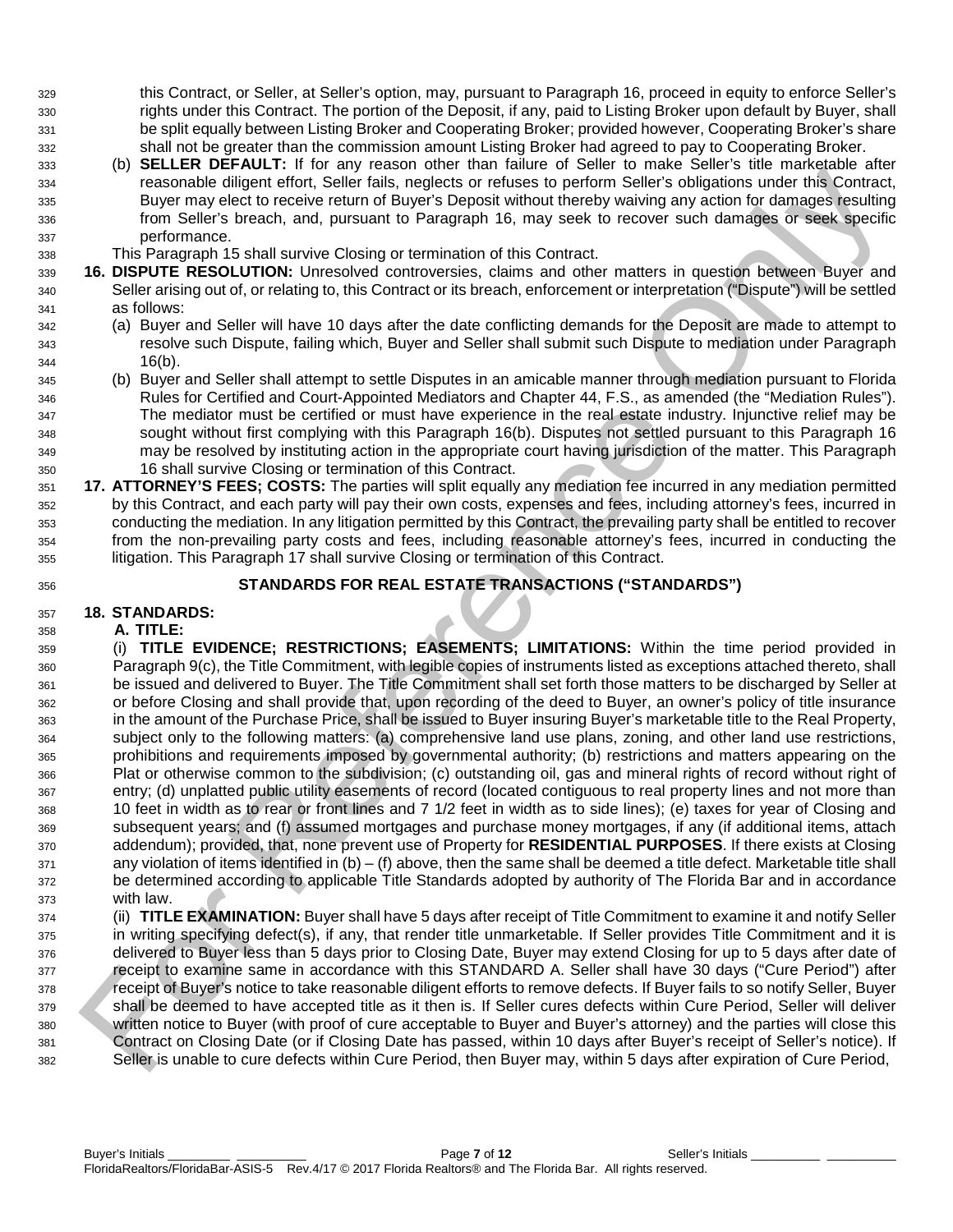deliver written notice to Seller: (a) extending Cure Period for a specified period not to exceed 120 days within which Seller shall continue to use reasonable diligent effort to remove or cure the defects ("Extended Cure Period"); or (b) electing to accept title with existing defects and close this Contract on Closing Date (or if Closing Date has passed, within the earlier of 10 days after end of Extended Cure Period or Buyer's receipt of Seller's notice), or (c) electing to terminate this Contract and receive a refund of the Deposit, thereby releasing Buyer and Seller from all further obligations under this Contract. If after reasonable diligent effort, Seller is unable to timely cure defects, and Buyer does not waive the defects, this Contract shall terminate, and Buyer shall receive a refund of the Deposit, thereby releasing Buyer and Seller from all further obligations under this Contract.

 **B. SURVEY:** If Survey discloses encroachments on the Real Property or that improvements located thereon encroach on setback lines, easements, or lands of others, or violate any restrictions, covenants, or applicable governmental regulations described in STANDARD A (i)(a), (b) or (d) above, Buyer shall deliver written notice of such matters, together with a copy of Survey, to Seller within 5 days after Buyer's receipt of Survey, but no later than Closing. If Buyer timely delivers such notice and Survey to Seller, such matters identified in the notice and Survey shall constitute a title defect, subject to cure obligations of STANDARD A above. If Seller has delivered a prior survey, Seller shall, at Buyer's request, execute an affidavit of "no change" to the Real Property since the preparation of such prior survey, to the extent the affirmations therein are true and correct.

identics this control is a control in the background of the Dapois, thereby closing is grown and Selen trom all the particular in the background of the main of the main of the Dapois (10 to the Case in the Case in the Case **C. INGRESS AND EGRESS:** Seller represents that there is ingress and egress to the Real Property and title to the Real Property is insurable in accordance with STANDARD A without exception for lack of legal right of access. **D. LEASE INFORMATION:** Seller shall, at least 10 days prior to Closing, furnish to Buyer estoppel letters from tenant(s)/occupant(s) specifying nature and duration of occupancy, rental rates, advanced rent and security deposits paid by tenant(s) or occupant(s)("Estoppel Letter(s)"). If Seller is unable to obtain such Estoppel Letter(s) the same information shall be furnished by Seller to Buyer within that time period in the form of a Seller's affidavit and Buyer may thereafter contact tenant(s) or occupant(s) to confirm such information. If Estoppel Letter(s) or Seller's affidavit, if any, differ materially from Seller's representations and lease(s) provided pursuant to Paragraph 6, or if tenant(s)/occupant(s) fail or refuse to confirm Seller's affidavit, Buyer may deliver written notice to Seller within 5 days after receipt of such information, but no later than 5 days prior to Closing Date, terminating this Contract and receive a refund of the Deposit, thereby releasing Buyer and Seller from all further obligations under this Contract. Seller shall, at Closing, deliver and assign all leases to Buyer who shall assume Seller's obligations thereunder.

 **E. LIENS:** Seller shall furnish to Buyer at Closing an affidavit attesting (i) to the absence of any financing statement, claims of lien or potential lienors known to Seller and (ii) that there have been no improvements or repairs to the Real Property for 90 days immediately preceding Closing Date. If the Real Property has been improved or repaired within that time, Seller shall deliver releases or waivers of construction liens executed by all general contractors, subcontractors, suppliers and materialmen in addition to Seller's lien affidavit setting forth names of all such general contractors, subcontractors, suppliers and materialmen, further affirming that all charges for improvements or repairs which could serve as a basis for a construction lien or a claim for damages have been paid or will be paid at Closing.

 **F. TIME:** Calendar days shall be used in computing time periods. **Time is of the essence in this Contract.** Other than time for acceptance and Effective Date as set forth in Paragraph 3, any time periods provided for or dates specified in this Contract, whether preprinted, handwritten, typewritten or inserted herein, which shall end or occur on a Saturday, Sunday, or a national legal holiday (see 5 U.S.C. 6103) shall extend to 5:00 p.m. (where the Property is located) of the next business day.

 **G. FORCE MAJEURE:** Buyer or Seller shall not be required to perform any obligation under this Contract or be liable to each other for damages so long as performance or non-performance of the obligation, or the availability of services, insurance or required approvals essential to Closing, is disrupted, delayed, caused or prevented by Force Majeure. "Force Majeure" means: hurricanes, floods, extreme weather, earthquakes, fire, or other acts of God, unusual transportation delays, or wars, insurrections, or acts of terrorism, which, by exercise of reasonable diligent effort, the non-performing party is unable in whole or in part to prevent or overcome. All time periods, including Closing Date, will be extended a reasonable time up to 7 days after the Force Majeure no longer prevents performance under this Contract, provided, however, if such Force Majeure continues to prevent performance under this Contract more than 30 days beyond Closing Date, then either party may terminate this Contract by delivering 434 written notice to the other and the Deposit shall be refunded to Buyer, thereby releasing Buyer and Seller from all further obligations under this Contract.

 **H. CONVEYANCE:** Seller shall convey marketable title to the Real Property by statutory warranty, trustee's, personal representative's, or guardian's deed, as appropriate to the status of Seller, subject only to matters described in STANDARD A and those accepted by Buyer. Personal Property shall, at request of Buyer, be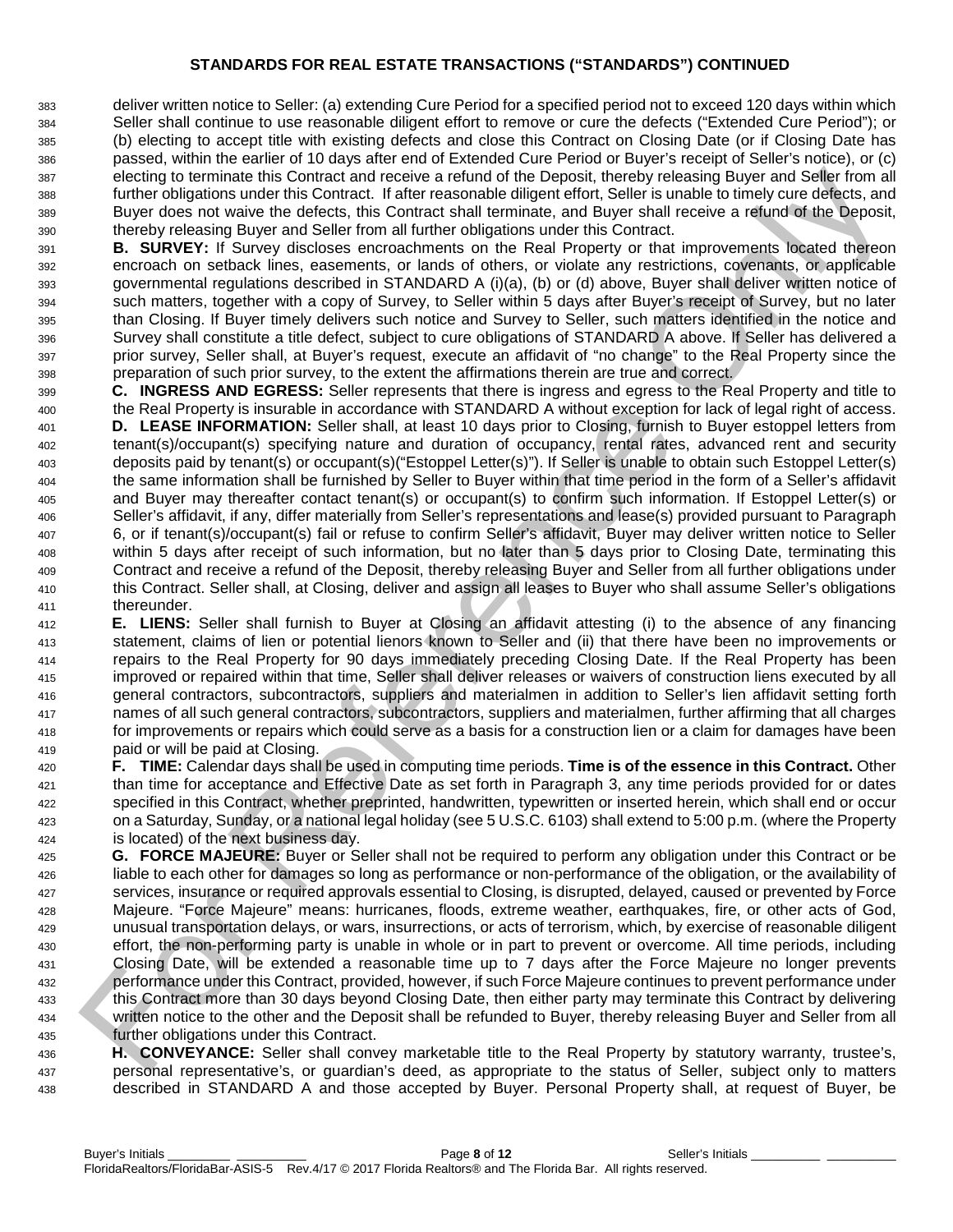transferred by absolute bill of sale with warranty of title, subject only to such matters as may be provided for in this Contract.

# **I. CLOSING LOCATION; DOCUMENTS; AND PROCEDURE:**

 (i) **LOCATION:** Closing will be conducted by the attorney or other closing agent ("Closing Agent") designated by the party paying for the owner's policy of title insurance and will take place in the county where the Real Property is located at the office of the Closing Agent, or at such other location agreed to by the parties. If there is no title insurance, Seller will designate Closing Agent. Closing may be conducted by mail, overnight courier, or electronic means.

 (ii) **CLOSING DOCUMENTS:** Seller shall at or prior to Closing, execute and deliver, as applicable, deed, bill of sale, certificate(s) of title or other documents necessary to transfer title to the Property, construction lien affidavit(s), owner's possession and no lien affidavit(s), and assignment(s) of leases. Seller shall provide Buyer with paid receipts for all work done on the Property pursuant to this Contract. Buyer shall furnish and pay for, as applicable, the survey, flood elevation certification, and documents required by Buyer's lender.

- (iii) **FinCEN GTO NOTICE**. **If Closing Agent is required to comply with the U.S. Treasury Department's Financial Crimes Enforcement Network ("FinCEN") Geographic Targeting Orders ("GTOs"), then Buyer shall provide Closing Agent with the information related to Buyer and the transaction contemplated by this Contract that is required to complete IRS Form 8300, and Buyer consents to Closing Agent's collection and report of said information to IRS.**
- (iv) **PROCEDURE:** The deed shall be recorded upon **COLLECTION** of all closing funds. If the Title Commitment provides insurance against adverse matters pursuant to Section 627.7841, F.S., as amended, the escrow closing procedure required by STANDARD J shall be waived, and Closing Agent shall, **subject to COLLECTION of all closing funds**, disburse at Closing the brokerage fees to Broker and the net sale proceeds to Seller.
- **J. ESCROW CLOSING PROCEDURE:** If Title Commitment issued pursuant to Paragraph 9(c) does not provide for insurance against adverse matters as permitted under Section 627.7841, F.S., as amended, the following escrow and closing procedures shall apply: (1) all Closing proceeds shall be held in escrow by the Closing Agent for a period of not more than 10 days after Closing; (2) if Seller's title is rendered unmarketable, through no fault of Buyer, Buyer shall, within the 10 day period, notify Seller in writing of the defect and Seller shall have 30 days from date of receipt of such notification to cure the defect; (3) if Seller fails to timely cure the defect, the Deposit and all Closing funds paid by Buyer shall, within 5 days after written demand by Buyer, be refunded to Buyer and, simultaneously with such repayment, Buyer shall return the Personal Property, vacate the Real Property and re- convey the Property to Seller by special warranty deed and bill of sale; and (4) if Buyer fails to make timely demand for refund of the Deposit, Buyer shall take title as is, waiving all rights against Seller as to any intervening defect except as may be available to Buyer by virtue of warranties contained in the deed or bill of sale.
- the party parameters and provide Costal (and the matter and the section in the costal (and in the section of the section of the section of the section of the section of the section in the section in the section in the sect **K. PRORATIONS; CREDITS:** The following recurring items will be made current (if applicable) and prorated as of the day prior to Closing Date, or date of occupancy if occupancy occurs before Closing Date: real estate taxes (including special benefit tax assessments imposed by a CDD), interest, bonds, association fees, insurance, rents and other expenses of Property. Buyer shall have option of taking over existing policies of insurance, if assumable, in which event premiums shall be prorated. Cash at Closing shall be increased or decreased as may be required by prorations to be made through day prior to Closing. Advance rent and security deposits, if any, will be credited to Buyer. Escrow deposits held by Seller's mortgagee will be paid to Seller. Taxes shall be prorated based on current year's tax. If Closing occurs on a date when current year's millage is not fixed but current year's assessment is available, taxes will be prorated based upon such assessment and prior year's millage. If current year's assessment is not available, then taxes will be prorated on prior year's tax. If there are completed improvements 482 on the Real Property by January 1st of year of Closing, which improvements were not in existence on January 1st of prior year, then taxes shall be prorated based upon prior year's millage and at an equitable assessment to be agreed upon between the parties, failing which, request shall be made to the County Property Appraiser for an informal assessment taking into account available exemptions. In all cases, due allowance shall be made for the maximum allowable discounts and applicable homestead and other exemptions. A tax proration based on an estimate shall, at either party's request, be readjusted upon receipt of current year's tax bill. This STANDARD K shall survive Closing.

 **L. ACCESS TO PROPERTY TO CONDUCT APPRAISALS, INSPECTIONS, AND WALK-THROUGH:** Seller shall, upon reasonable notice, provide utilities service and access to Property for appraisals and inspections, including a walk-through (or follow-up walk-through if necessary) prior to Closing.

 **M. RISK OF LOSS:** If, after Effective Date, but before Closing, Property is damaged by fire or other casualty ("Casualty Loss") and cost of restoration (which shall include cost of pruning or removing damaged trees) does not exceed 1.5% of Purchase Price, cost of restoration shall be an obligation of Seller and Closing shall proceed pursuant to terms of this Contract. If restoration is not completed as of Closing, a sum equal to 125% of estimated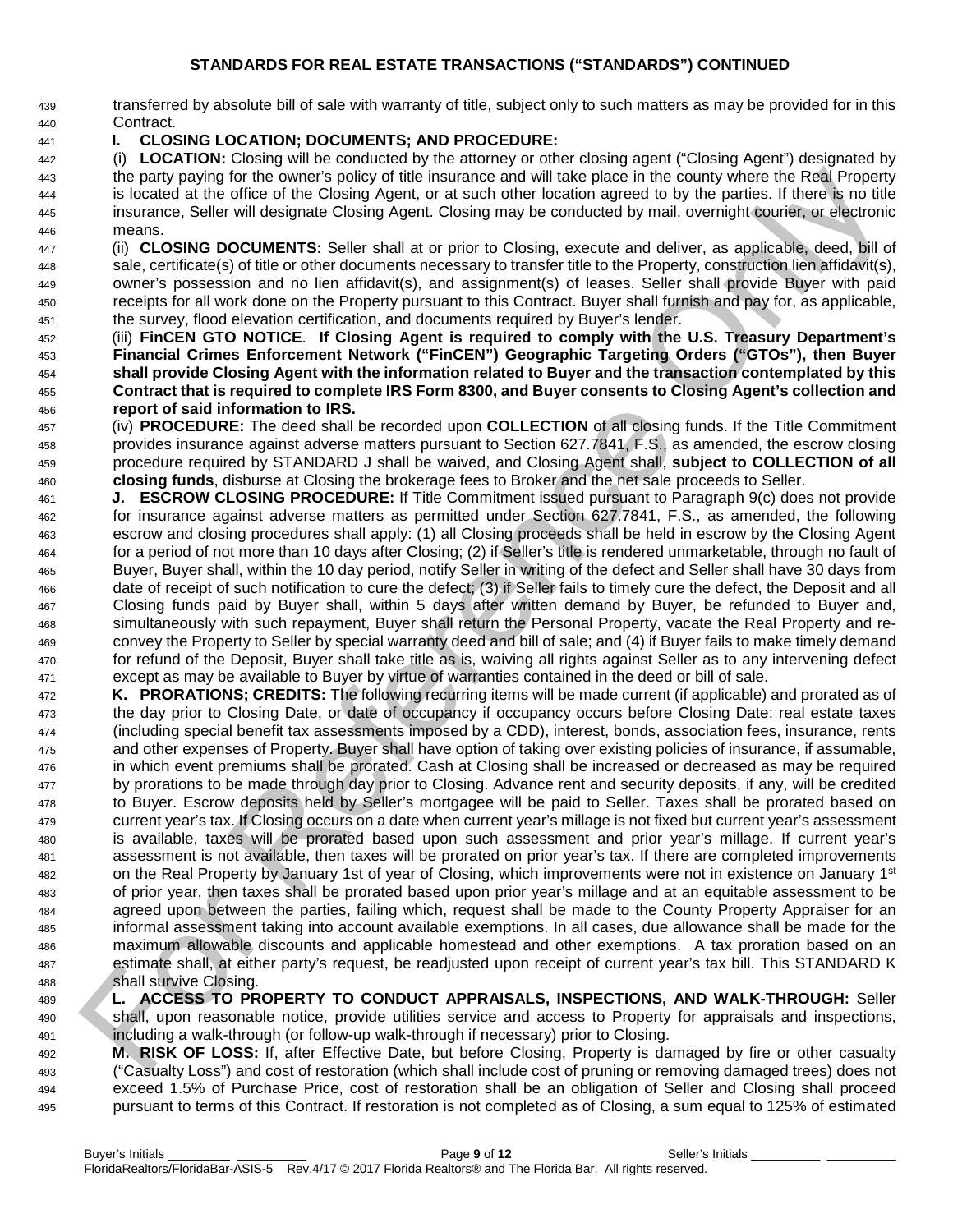cost to complete restoration (not to exceed 1.5% of Purchase Price) will be escrowed at Closing. If actual cost of restoration exceeds escrowed amount, Seller shall pay such actual costs (but, not in excess of 1.5% of Purchase Price). Any unused portion of escrowed amount shall be returned to Seller. If cost of restoration exceeds 1.5% of Purchase Price, Buyer shall elect to either take Property "as is" together with the 1.5%, or receive a refund of the Deposit thereby releasing Buyer and Seller from all further obligations under this Contract. Seller's sole obligation with respect to tree damage by casualty or other natural occurrence shall be cost of pruning or removal.

 **N. 1031 EXCHANGE:** If either Seller or Buyer wish to enter into a like-kind exchange (either simultaneously with Closing or deferred) under Section 1031 of the Internal Revenue Code ("Exchange"), the other party shall cooperate in all reasonable respects to effectuate the Exchange, including execution of documents; provided, however, cooperating party shall incur no liability or expense related to the Exchange, and Closing shall not be contingent upon, nor extended or delayed by, such Exchange.

Notice the behavior since the behavior since the content of the Content of the Content of the Content of the Content of the Content of the Content of the Content of the Content of the Content of the Content of the Content **O. CONTRACT NOT RECORDABLE; PERSONS BOUND; NOTICE; DELIVERY; COPIES; CONTRACT EXECUTION:** Neither this Contract nor any notice of it shall be recorded in any public records. This Contract shall be binding on, and inure to the benefit of, the parties and their respective heirs or successors in interest. Whenever the context permits, singular shall include plural and one gender shall include all. Notice and delivery given by or to the attorney or broker (including such broker's real estate licensee) representing any party shall be as effective as if given by or to that party. All notices must be in writing and may be made by mail, personal delivery or electronic (including "pdf") media. A facsimile or electronic (including "pdf") copy of this Contract and any signatures hereon shall be considered for all purposes as an original. This Contract may be executed by use of electronic signatures, as determined by Florida's Electronic Signature Act and other applicable laws.

 **P. INTEGRATION; MODIFICATION:** This Contract contains the full and complete understanding and agreement of Buyer and Seller with respect to the transaction contemplated by this Contract and no prior agreements or representations shall be binding upon Buyer or Seller unless included in this Contract. No modification to or change in this Contract shall be valid or binding upon Buyer or Seller unless in writing and executed by the parties intended to be bound by it.

 **Q. WAIVER:** Failure of Buyer or Seller to insist on compliance with, or strict performance of, any provision of this Contract, or to take advantage of any right under this Contract, shall not constitute a waiver of other provisions or rights.

 **R. RIDERS; ADDENDA; TYPEWRITTEN OR HANDWRITTEN PROVISIONS:** Riders, addenda, and typewritten or handwritten provisions shall control all printed provisions of this Contract in conflict with them.

 **S. COLLECTION or COLLECTED: "COLLECTION" or "COLLECTED" means any checks tendered or received, including Deposits, have become actually and finally collected and deposited in the account of Escrow Agent or Closing Agent. Closing and disbursement of funds and delivery of closing documents may be delayed by Closing Agent until such amounts have been COLLECTED in Closing Agent's accounts. T. RESERVED.**

 **U. APPLICABLE LAW AND VENUE:** This Contract shall be construed in accordance with the laws of the State of Florida and venue for resolution of all disputes, whether by mediation, arbitration or litigation, shall lie in the county where the Real Property is located.

 **V. FIRPTA TAX WITHHOLDING:** If a seller of U.S. real property is a "foreign person" as defined by FIRPTA, Section 1445 of the Internal Revenue Code ("Code") requires the buyer of the real property to withhold up to 15% of the amount realized by the seller on the transfer and remit the withheld amount to the Internal Revenue Service (IRS) unless an exemption to the required withholding applies or the seller has obtained a Withholding Certificate from the IRS authorizing a reduced amount of withholding.

 (i) No withholding is required under Section 1445 of the Code if the Seller is not a "foreign person". Seller can provide proof of non-foreign status to Buyer by delivery of written certification signed under penalties of perjury, stating that Seller is not a foreign person and containing Seller's name, U.S. taxpayer identification number and home address (or office address, in the case of an entity), as provided for in 26 CFR 1.1445-2(b). Otherwise, Buyer shall withhold the applicable percentage of the amount realized by Seller on the transfer and timely remit said funds to the IRS.

 (ii) If Seller is a foreign person and has received a Withholding Certificate from the IRS which provides for reduced or eliminated withholding in this transaction and provides same to Buyer by Closing, then Buyer shall withhold the reduced sum required, if any, and timely remit said funds to the IRS.

 (iii) If prior to Closing Seller has submitted a completed application to the IRS for a Withholding Certificate and has provided to Buyer the notice required by 26 CFR 1.1445-1(c) (2)(i)(B) but no Withholding Certificate has been received as of Closing, Buyer shall, at Closing, withhold the applicable percentage of the amount realized by Seller on the transfer and, at Buyer's option, either (a) timely remit the withheld funds to the IRS or (b) place the funds in escrow, at Seller's expense, with an escrow agent selected by Buyer and pursuant to terms negotiated by the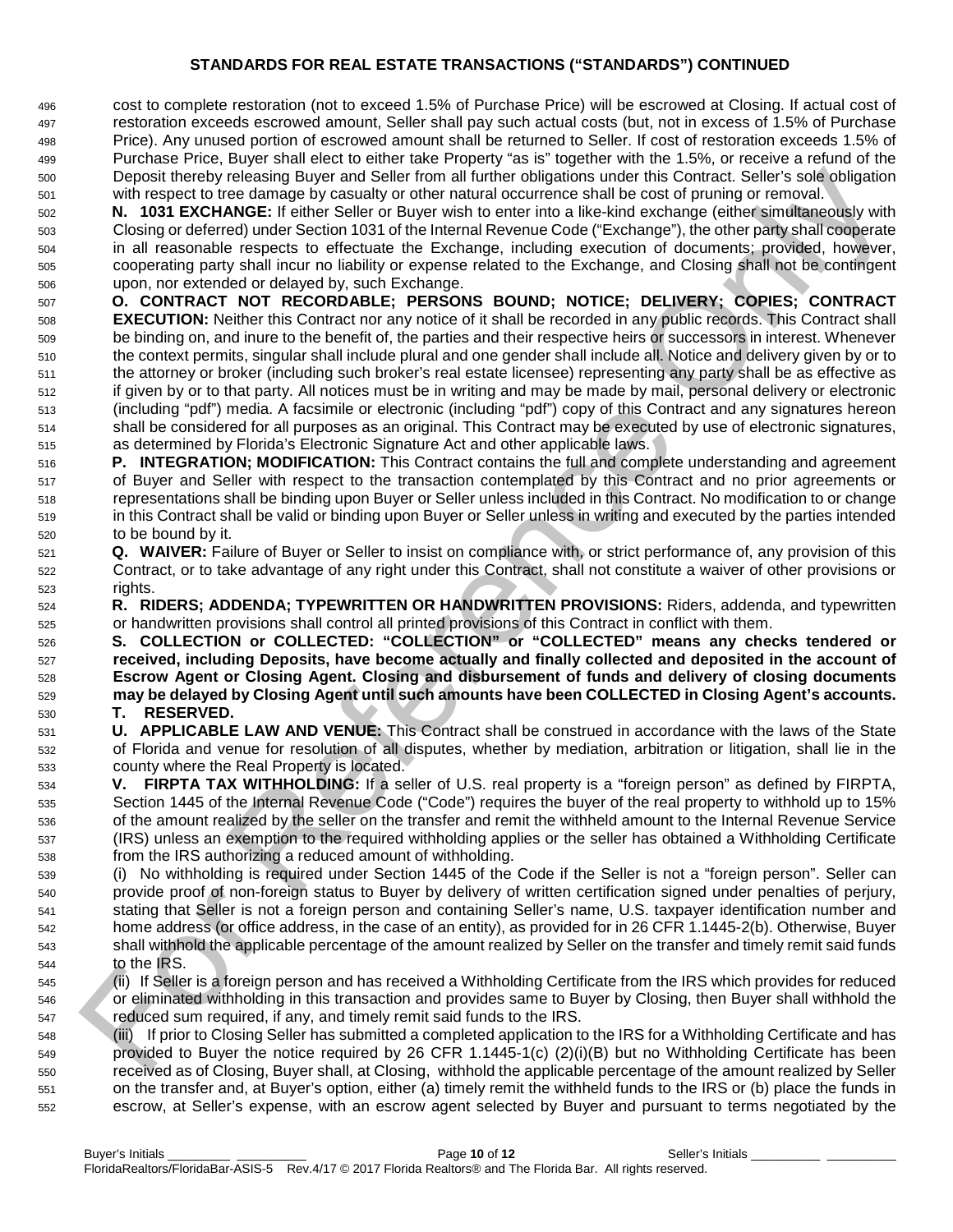| 553 | parties, to be subsequently disbursed in accordance with the Withholding Certificate issued by the IRS or remitted |
|-----|--------------------------------------------------------------------------------------------------------------------|
| 554 | directly to the IRS if the Seller's application is rejected or upon terms set forth in the escrow agreement.       |

- <sup>555</sup> (iv) In the event the net proceeds due Seller are not sufficient to meet the withholding requirement(s) in this <sup>556</sup> transaction, Seller shall deliver to Buyer, at Closing, the additional COLLECTED funds necessary to satisfy the <sup>557</sup> applicable requirement and thereafter Buyer shall timely remit said funds to the IRS or escrow the funds for <sup>558</sup> disbursement in accordance with the final determination of the IRS, as applicable.
- <sup>559</sup> (v) Upon remitting funds to the IRS pursuant to this STANDARD, Buyer shall provide Seller copies of IRS Forms <sup>560</sup> 8288 and 8288-A, as filed.

#### <sup>561</sup> **W. RESERVED**

#### <sup>568</sup> **ADDENDA AND ADDITIONAL TERMS**

- <sup>569</sup> **19. ADDENDA:** The following additional terms are included in the attached addenda or riders and incorporated into this <sup>570</sup> Contract (**Check if applicable**):
	- A. Condominium Rider B. Homeowners' Assn. □ C. Seller Financing □ D. Mortgage Assumption  $\square$  E. FHA/VA Financing  $\Box$  F. Appraisal Contingency G. Short Sale □ H. Homeowners/Flood Ins. I. RESERVED  $\Box$  J. Interest-Bearing Acct.  $\Box$ K. RESERVED L. RESERVED □ M. Defective Drywall □ N. Coastal Construction Control Line  $\Box$  O. Insulation Disclosure □ P. Lead Paint Disclosure (Pre-1978) □ Q. Housing for Older Persons R. Rezoning □ S. Lease Purchase/ Lease Option **T.** Pre-Closing Occupancy U. Post-Closing Occupancy V. Sale of Buyer's Property W. Back-up Contract X. Kick-out Clause □ Y. Seller's Attorney Approval □ Z. Buyer's Attorney Approval □ AA. Licensee Property Interest BB. Binding Arbitration  $\Box$  Other:  $\frac{1}{\sqrt{2}}$  ,  $\frac{1}{\sqrt{2}}$  ,  $\frac{1}{\sqrt{2}}$  ,  $\frac{1}{\sqrt{2}}$  ,  $\frac{1}{\sqrt{2}}$  ,  $\frac{1}{\sqrt{2}}$  ,  $\frac{1}{\sqrt{2}}$  ,  $\frac{1}{\sqrt{2}}$  ,  $\frac{1}{\sqrt{2}}$  ,  $\frac{1}{\sqrt{2}}$  ,  $\frac{1}{\sqrt{2}}$  ,  $\frac{1}{\sqrt{2}}$  ,  $\frac{1}{\sqrt{2}}$  ,  $\frac{1}{\sqrt{2}}$  ,  $\frac{1}{\sqrt{2}}$  $\frac{1}{\sqrt{2}}$  ,  $\frac{1}{\sqrt{2}}$  ,  $\frac{1}{\sqrt{2}}$  ,  $\frac{1}{\sqrt{2}}$  ,  $\frac{1}{\sqrt{2}}$  ,  $\frac{1}{\sqrt{2}}$  ,  $\frac{1}{\sqrt{2}}$  ,  $\frac{1}{\sqrt{2}}$  ,  $\frac{1}{\sqrt{2}}$  ,  $\frac{1}{\sqrt{2}}$  ,  $\frac{1}{\sqrt{2}}$  ,  $\frac{1}{\sqrt{2}}$  ,  $\frac{1}{\sqrt{2}}$  ,  $\frac{1}{\sqrt{2}}$  ,  $\frac{1}{\sqrt{2}}$

| 557<br>558<br>559<br>560<br>561<br>562<br>563<br>564<br>565<br>566<br>567 | applicable requirement and thereafter Buyer shall timely remit said funds to the IRS or escrow the funds for<br>disbursement in accordance with the final determination of the IRS, as applicable.<br>(v) Upon remitting funds to the IRS pursuant to this STANDARD, Buyer shall provide Seller copies of IRS Forms<br>8288 and 8288-A, as filed.<br><b>W. RESERVED</b><br>X. BUYER WAIVER OF CLAIMS: To the extent permitted by law, Buyer waives any claims against Seller<br>and against any real estate licensee involved in the negotiation of this Contract for any damage or defects<br>pertaining to the physical condition of the Property that may exist at Closing of this Contract and be<br>subsequently discovered by the Buyer or anyone claiming by, through, under or against the Buyer. This<br>provision does not relieve Seller's obligation to comply with Paragraph 10(j). This Standard X shall survive<br>Closing. |
|---------------------------------------------------------------------------|--------------------------------------------------------------------------------------------------------------------------------------------------------------------------------------------------------------------------------------------------------------------------------------------------------------------------------------------------------------------------------------------------------------------------------------------------------------------------------------------------------------------------------------------------------------------------------------------------------------------------------------------------------------------------------------------------------------------------------------------------------------------------------------------------------------------------------------------------------------------------------------------------------------------------------------------|
| 568                                                                       | ADDENDA AND ADDITIONAL TERMS                                                                                                                                                                                                                                                                                                                                                                                                                                                                                                                                                                                                                                                                                                                                                                                                                                                                                                               |
| $569*$<br>570                                                             | 19. ADDENDA: The following additional terms are included in the attached addenda or riders and incorporated into this<br>Contract (Check if applicable):<br>T. Pre-Closing Occupancy<br>A. Condominium Rider<br>$\Box$ K. RESERVED                                                                                                                                                                                                                                                                                                                                                                                                                                                                                                                                                                                                                                                                                                         |
|                                                                           | U. Post-Closing Occupancy<br>□ B. Homeowners' Assn.<br>$\Box$ L. RESERVED<br>V. Sale of Buyer's Property<br>$\Box$ C. Seller Financing<br>M. Defective Drywall<br>□ W. Back-up Contract<br>□ D. Mortgage Assumption<br>□ N. Coastal Construction Control<br>$\Box$ E. FHA/VA Financing<br>□ X. Kick-out Clause<br>Line                                                                                                                                                                                                                                                                                                                                                                                                                                                                                                                                                                                                                     |
|                                                                           | $\Box$ F. Appraisal Contingency<br>□ Y. Seller's Attorney Approval<br>$\Box$ O. Insulation Disclosure<br>□ G. Short Sale                                                                                                                                                                                                                                                                                                                                                                                                                                                                                                                                                                                                                                                                                                                                                                                                                   |
|                                                                           | P. Lead Paint Disclosure (Pre-1978)<br>□ Z. Buyer's Attorney Approval<br>□ Q. Housing for Older Persons<br>□ AA. Licensee Property Interest<br>□ H. Homeowners/Flood Ins.<br>□ BB. Binding Arbitration<br>□ I. RESERVED<br>$\Box$ R. Rezoning<br>□ S. Lease Purchase/ Lease Option<br>$\Box$ J. Interest-Bearing Acct.                                                                                                                                                                                                                                                                                                                                                                                                                                                                                                                                                                                                                     |
| $571$ *<br>572<br>573                                                     | 20. ADDITIONAL TERMS:                                                                                                                                                                                                                                                                                                                                                                                                                                                                                                                                                                                                                                                                                                                                                                                                                                                                                                                      |
| 574<br>575                                                                |                                                                                                                                                                                                                                                                                                                                                                                                                                                                                                                                                                                                                                                                                                                                                                                                                                                                                                                                            |
| 576                                                                       |                                                                                                                                                                                                                                                                                                                                                                                                                                                                                                                                                                                                                                                                                                                                                                                                                                                                                                                                            |
| 577<br>578                                                                |                                                                                                                                                                                                                                                                                                                                                                                                                                                                                                                                                                                                                                                                                                                                                                                                                                                                                                                                            |
| 579                                                                       |                                                                                                                                                                                                                                                                                                                                                                                                                                                                                                                                                                                                                                                                                                                                                                                                                                                                                                                                            |
| 580                                                                       |                                                                                                                                                                                                                                                                                                                                                                                                                                                                                                                                                                                                                                                                                                                                                                                                                                                                                                                                            |
| 581                                                                       |                                                                                                                                                                                                                                                                                                                                                                                                                                                                                                                                                                                                                                                                                                                                                                                                                                                                                                                                            |
| 582                                                                       |                                                                                                                                                                                                                                                                                                                                                                                                                                                                                                                                                                                                                                                                                                                                                                                                                                                                                                                                            |
| 583                                                                       |                                                                                                                                                                                                                                                                                                                                                                                                                                                                                                                                                                                                                                                                                                                                                                                                                                                                                                                                            |
| 584                                                                       |                                                                                                                                                                                                                                                                                                                                                                                                                                                                                                                                                                                                                                                                                                                                                                                                                                                                                                                                            |
| 585                                                                       |                                                                                                                                                                                                                                                                                                                                                                                                                                                                                                                                                                                                                                                                                                                                                                                                                                                                                                                                            |
| 586<br>587                                                                |                                                                                                                                                                                                                                                                                                                                                                                                                                                                                                                                                                                                                                                                                                                                                                                                                                                                                                                                            |
| 588                                                                       | <b>COUNTER-OFFER/REJECTION</b>                                                                                                                                                                                                                                                                                                                                                                                                                                                                                                                                                                                                                                                                                                                                                                                                                                                                                                             |
| 589 *                                                                     | Seller counters Buyer's offer (to accept the counter-offer, Buyer must sign or initial the counter-offered terms and                                                                                                                                                                                                                                                                                                                                                                                                                                                                                                                                                                                                                                                                                                                                                                                                                       |
| 590                                                                       | deliver a copy of the acceptance to Seller).                                                                                                                                                                                                                                                                                                                                                                                                                                                                                                                                                                                                                                                                                                                                                                                                                                                                                               |

591 \* □ Seller rejects Buyer's offer.